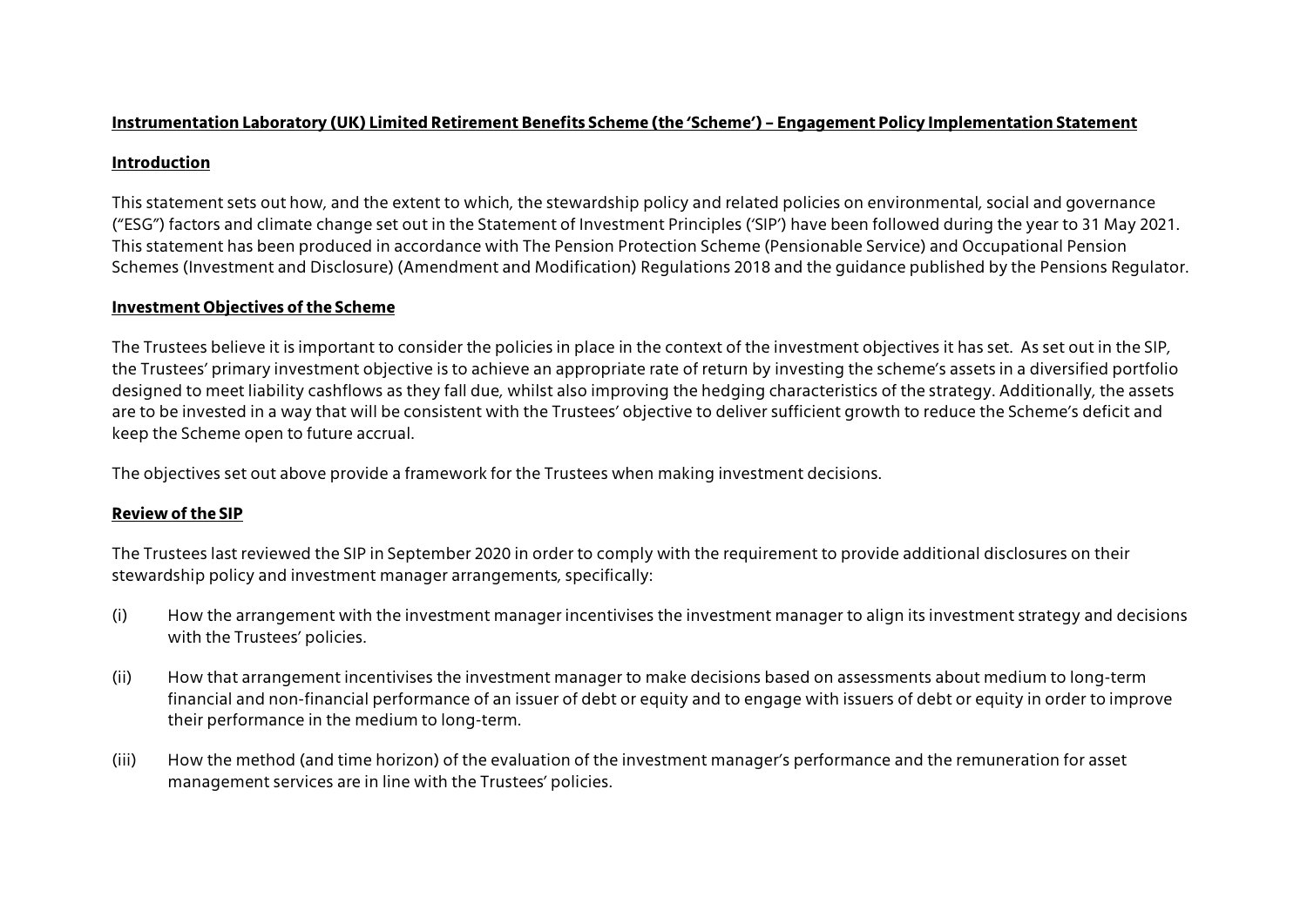- (iv) How the Trustees monitor portfolio turnover costs incurred by the investment manager, and how they define and monitor targeted portfolio turnover or turnover range.
- (v) The duration of the arrangements with the investment manager.

## **Policy on ESG, Stewardship and Climate Change**

The Scheme's SIP includes the Trustees' policies on ESG factors, stewardship and climate change. The policies in question were last approved on 2 September 2020.

In order to establish these policies, the Trustees discussed ESG and the latest regulatory requirements governing the inclusion of ESG policies at the Trustee meeting of 22 June 2020. The Trustees keep their policies under regular review, with the SIP subject to review at least triennially.

### **Scheme's Investment Structure**

The Scheme's only investment is a Trustee Investment Policy ('TIP') with Mobius Life Limited ('Mobius'). Mobius provides an investment platform and enables the Scheme to invest in pooled funds managed by third party investment managers. As such, the Trustees have no direct relationship with the Scheme's underlying investment managers.

### **Trustee Engagement**

In the relevant year, the Trustees have not engaged with Mobius, or the underlying pooled fund managers on matters pertaining to ESG, stewardship or climate change.

The Trustees are working with their investment consultant, Mercer, to consider actions that can be taken to engage with their underlying fund managers going forward. This includes the potential inclusion of ESG specific ratings within performance reporting (with ratings derived by the investment consultant) in the coming year and this will help to determine whether further action should be taken in respect of specific funds.

### **Voting Activity**

As noted earlier, the Scheme has no direct relationship with the pooled funds it is ultimately invested in, and therefore no voting rights in relation to the Scheme's investments. The Trustees have therefore effectively delegated its voting rights to the managers of the funds the Scheme's investments are ultimately invested in.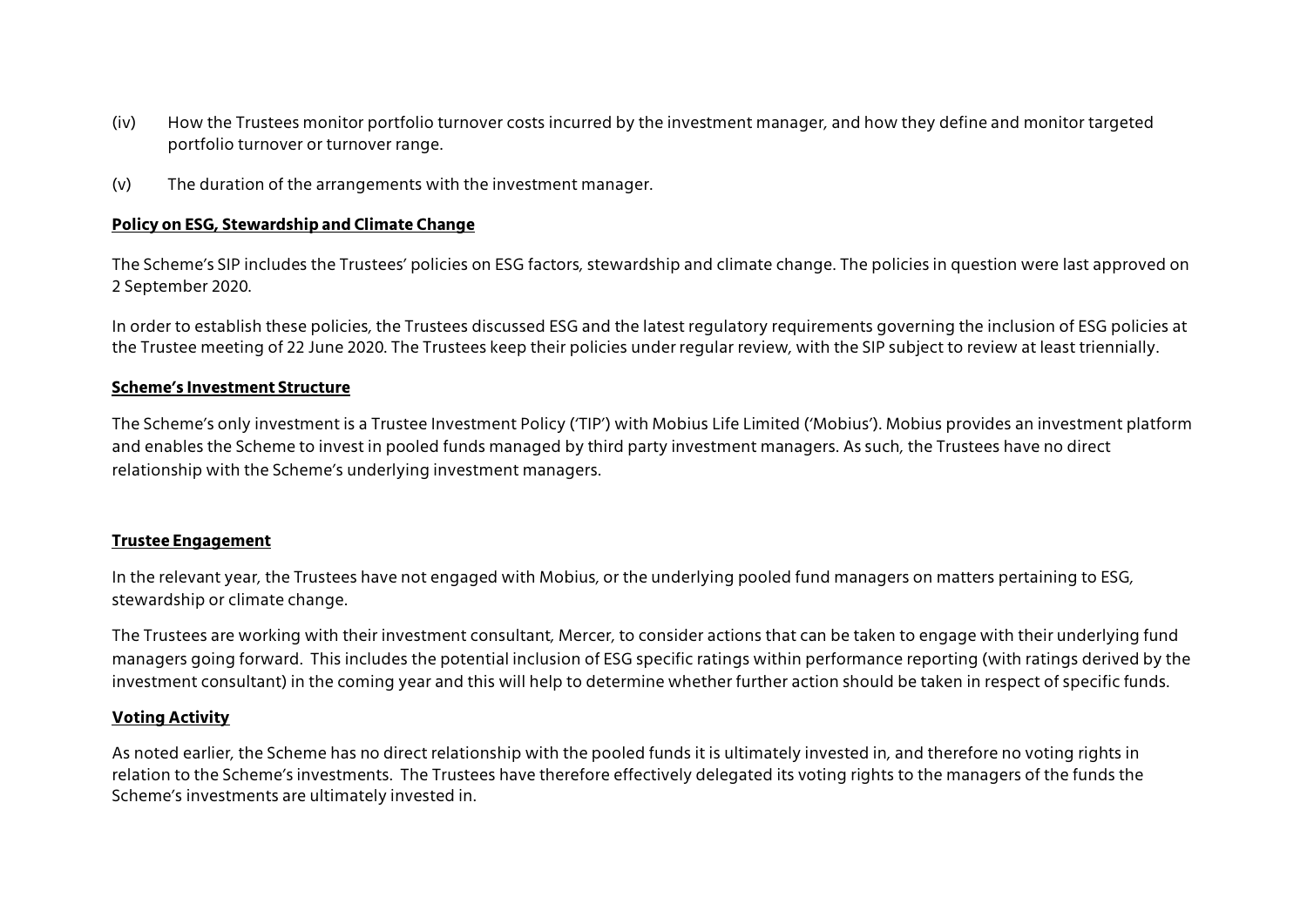The Trustees have not been asked to vote on any specific matters over the Scheme year.

Nevertheless, this Statement sets out a summary of the key voting activity of the pooled funds for which voting is possible (i.e., all underlying pooled funds that invest in equities). Please note that the equity exposure within the BMO Overseas Equity-Linked UK Gilt Fund and the BMO Overseas Equity-Linked UK Inflation Fund is obtained synthetically through futures contracts and, as a result, there are no voting rights attached to these funds.

We note that best practice in developing a statement on voting and engagement activity is evolving and we will take on board industry activity in this area before the production of next year's' statement.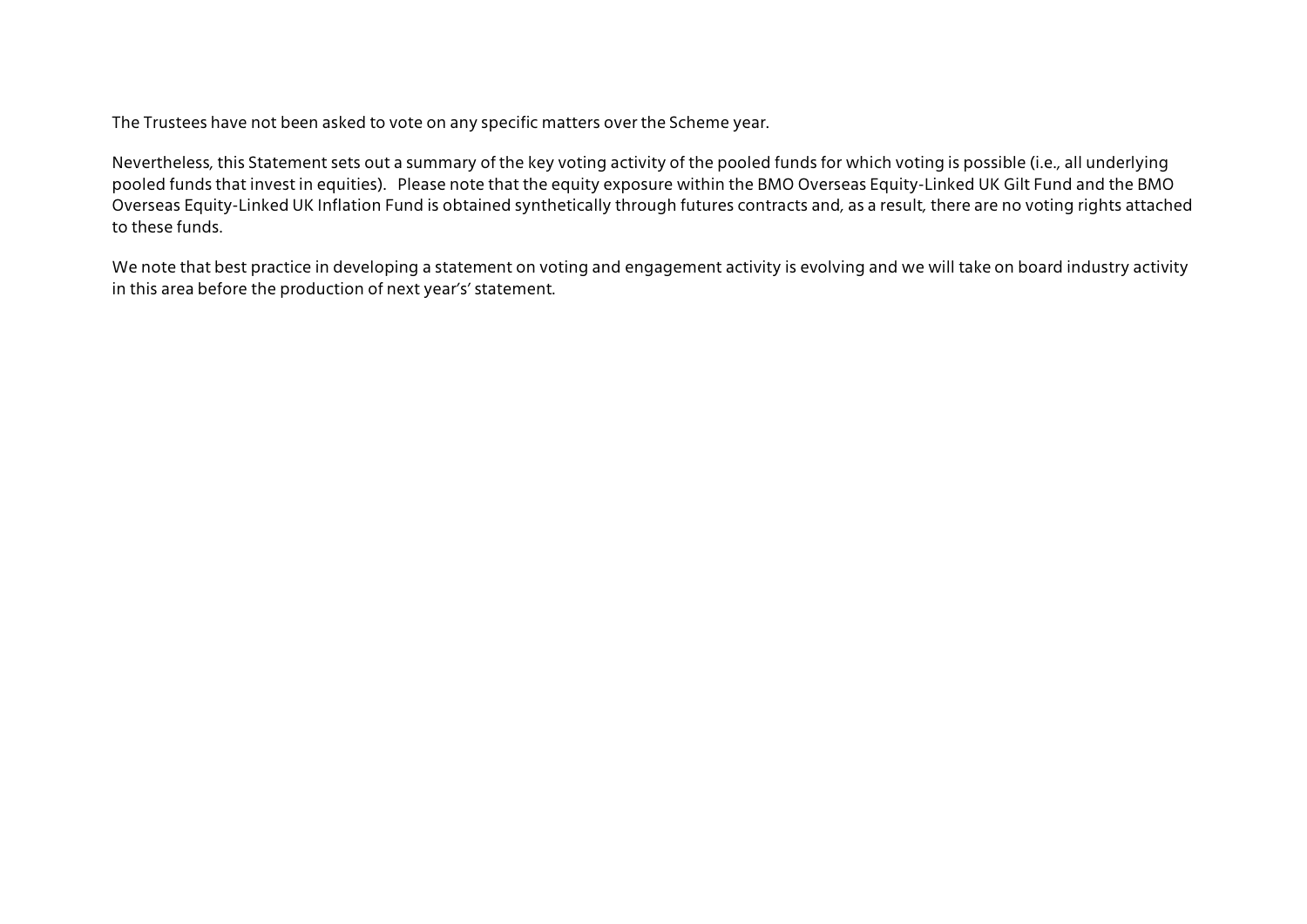| used?<br>(description)<br>Votes in total<br>Abstentions<br>Votes against<br>management<br>endorsement<br>Nordea Diversified Return<br>$ISS$ – for the<br>$\overline{267}$<br>5<br>2,088<br>Significant votes are those that are<br>Fund<br>technical<br>severely against Nordea's principles,<br>NB: Please note that the<br>expertise and<br>and where they feel they need to<br>enact change in the company. The<br>data for this fund covers<br>voting platform,<br>as well as their<br>process stems from first identifying<br>the one year period to 30<br>the most important holdings, based<br>June 2021.<br>global reach and<br>on size of ownership, size of holding,<br>and practices.<br>analysis<br>ESG reasons, or any other special<br>NIS - small niche<br>reason. From there, Nordea<br>benchmarks the proposals against<br>player which<br>as Nordea thinks additional<br>provides input<br>their policy.<br>that is very<br>disclosure would benefit<br>valuable in the<br>shareholders by increasing<br>evolution of<br>transparency regarding the<br>Nordea's own<br>Corporate<br>Governance<br>principles. Mainly<br>used for analysis.<br>Nordea makes all<br>risks to the company.<br>its own voting<br>decisions and the<br>two providers are<br>used to get a<br>second and third | Fund | Proxy voter    | Votes cast |  |  | Most significant votes | Significant vote examples                                                                                                                                                                                                                                                                                                                                                                                                                                                                                                                                                                       |
|------------------------------------------------------------------------------------------------------------------------------------------------------------------------------------------------------------------------------------------------------------------------------------------------------------------------------------------------------------------------------------------------------------------------------------------------------------------------------------------------------------------------------------------------------------------------------------------------------------------------------------------------------------------------------------------------------------------------------------------------------------------------------------------------------------------------------------------------------------------------------------------------------------------------------------------------------------------------------------------------------------------------------------------------------------------------------------------------------------------------------------------------------------------------------------------------------------------------------------------------------------------------------------------------------------|------|----------------|------------|--|--|------------------------|-------------------------------------------------------------------------------------------------------------------------------------------------------------------------------------------------------------------------------------------------------------------------------------------------------------------------------------------------------------------------------------------------------------------------------------------------------------------------------------------------------------------------------------------------------------------------------------------------|
|                                                                                                                                                                                                                                                                                                                                                                                                                                                                                                                                                                                                                                                                                                                                                                                                                                                                                                                                                                                                                                                                                                                                                                                                                                                                                                            |      |                |            |  |  |                        |                                                                                                                                                                                                                                                                                                                                                                                                                                                                                                                                                                                                 |
|                                                                                                                                                                                                                                                                                                                                                                                                                                                                                                                                                                                                                                                                                                                                                                                                                                                                                                                                                                                                                                                                                                                                                                                                                                                                                                            |      |                |            |  |  |                        |                                                                                                                                                                                                                                                                                                                                                                                                                                                                                                                                                                                                 |
| issues Nordea<br>vote on, both<br>from a global best<br>practice and from<br>a Nordic<br>perspective.                                                                                                                                                                                                                                                                                                                                                                                                                                                                                                                                                                                                                                                                                                                                                                                                                                                                                                                                                                                                                                                                                                                                                                                                      |      | opinion on the |            |  |  |                        | Alphabet - a vote 'for' was cast to<br>support a number of Shareholder<br>Proposals, including proposal to<br>establish a risk oversight committee,<br>to report on takedown requests and<br>to report on whistleblower policies<br>McDonald's - a vote 'for' a report<br>on sugar and public health was cast<br>company's efforts to address the<br>risks related to the use of sugar. It<br>would also serve to provide greater<br>assurance to shareholders in that<br>the firm's initiatives and practices<br>sufficiently guard against potential<br>financial, litigation and operational |